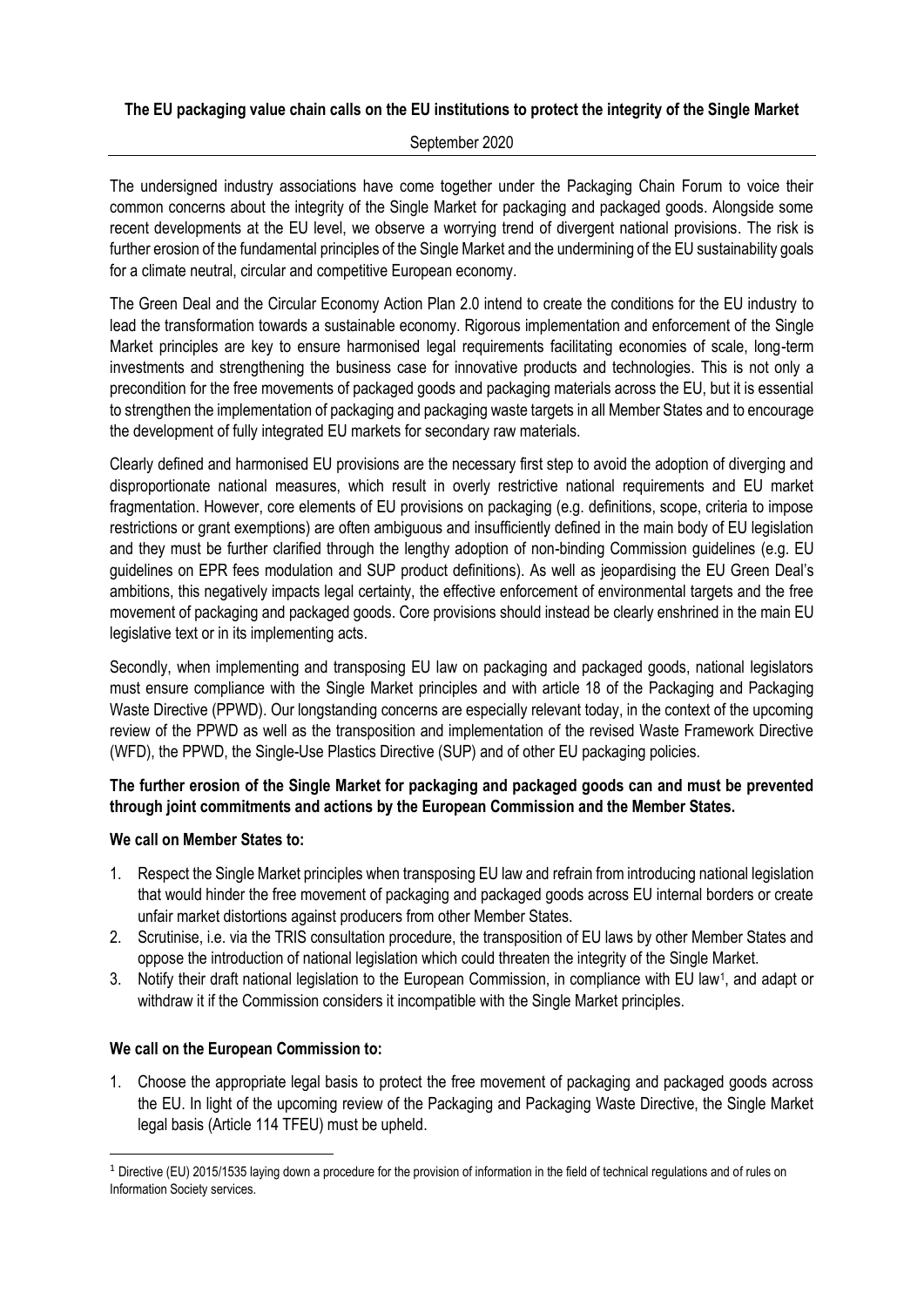- 2. Ensure that EU rules on packaging and packaged goods are designed in compliance with the Single Market principles and support their harmonised implementation across the EU. This requires enshrining core principles, targets and clear definitions in the body of the legislation or its implementing acts, thus preventing diverging national measures from occurring in the first place.
- 3. As the guardian of the Treaties, systematically intervene against any national provisions on packaging and packaged goods that fail to comply with the Single Market principles, independently of the type of material or application targeted.
- 4. Duly screen, via the TRIS consultation procedure, the Single Market implications of any national measures to ensure that they do not introduce restrictions to the free movement of packaging and packaged goods, which would be disproportionate and/or unnecessary from an environmental protection standpoint and could cause unfair EU market distortions.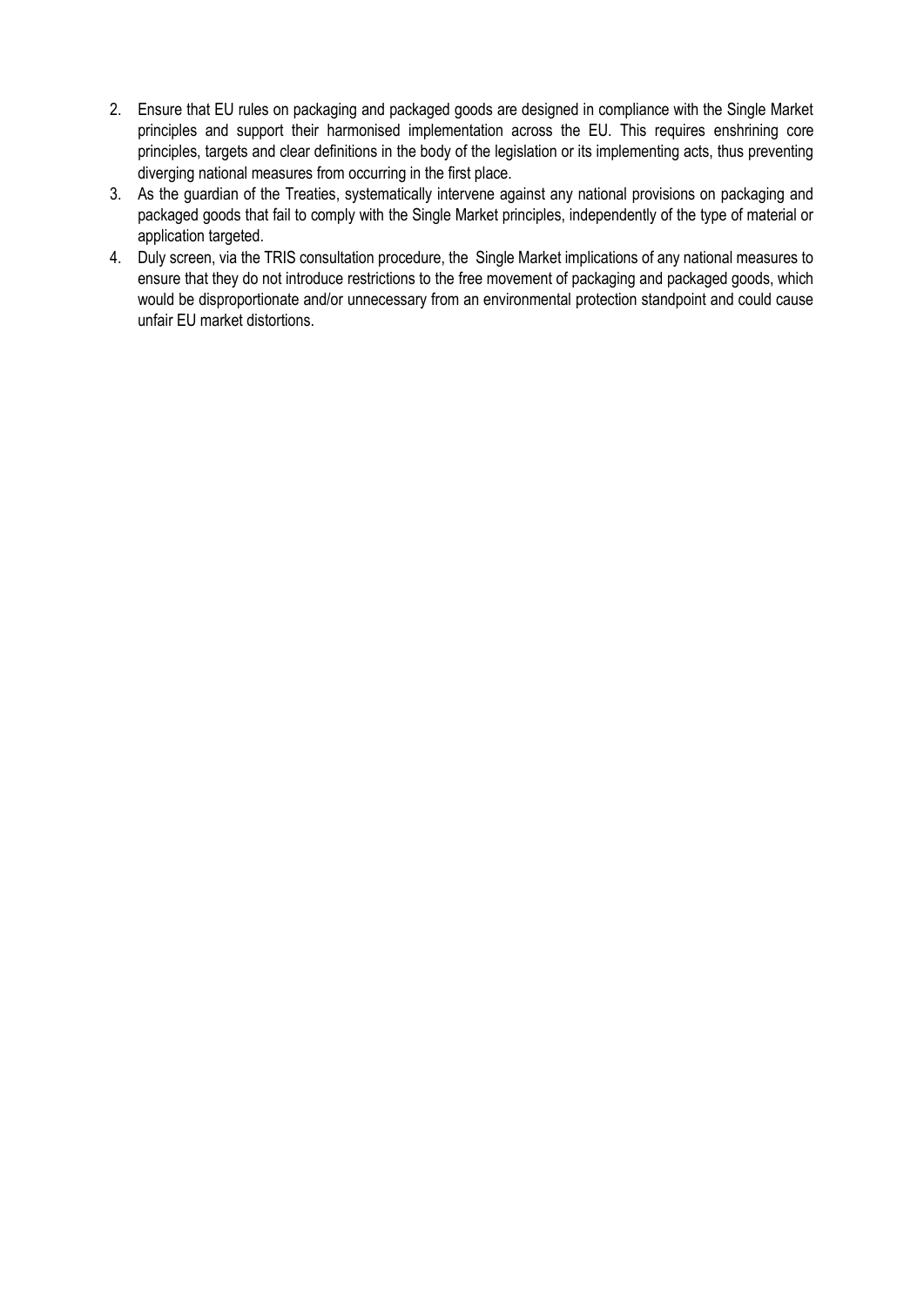#### **Annex**

# **Examples of national legislative developments threating the integrity of the Single Market for packaging and packaged goods**

The disparate national developments we are observing, stemming from the transposition and implementation of EU packaging law, are giving rise to increasing concerns as to the effective and harmonised enforcement and implementation of the EU provisions in the Member States. Two recent examples of this worrying trend are the French law on the fight against waste and on the circular economy and the Spanish draft law on Waste and Contaminated Soils. By introducing multiple restrictive national requirements for the placing on the market of packaging and packaged goods, which are disproportionate or insufficiently justified from an environmental standpoint, they will cause major obstacles to the ability of companies to effectively operate in the Single Market.

#### **I. French Law on the fight against Waste and on the Circular Economy and its implementing Decrees**

In February 2020, France adopted new waste legislation<sup>2</sup> (Circular Economy Law) to transpose the revised Waste Framework Directive (WFD), the revised Packaging and Packaging Waste Directive (PPWD) and the recently adopted Single-Use Plastics Directive (SUP Directive). The law is being complemented by a series of draft implementing Decrees.

Firstly, the adoption of the Circular Economy Law presents a fundamental procedural flaw. France failed to notify to the European Commission articles of the law with significant Single Market implications, as they introduce mandatory technical regulations for the marketing or use of packaging products. While some of the draft implementing Decrees are being notified to the Commission, the lack of notification of those articles of the Law results in an infringement of France's obligations under the TRIS procedure foreseen by Directive 2015/1535, as per CJEU jurisprudence.<sup>3</sup>

Secondly, several provisions of the Circular Economy Law and its draft implementing Decrees, introducing bans and other restrictive measures to the marketing of certain products, will create new trade barriers and cause harm to the functioning of the Single Market for packaging and packaged goods. These measures are also disproportionate with regards to the intended policy objectives of the WFD, PPWD and SUP Directive.

As an example, the Circular Economy Law and its implementing Decrees introduce phasing-out targets and bans on several types of packaging: article 7 lays down the objective of banning all single-use plastic packaging from the French market by 2040; article 66 foresees that France intends to reduce by 50% the number of single-use plastic beverage bottles put on the market by 2030; article 77 sets out the progressive prohibition of several types of plastic packaging products. National measures imposing bans on the marketing of a specific product are the most restrictive measures from a Single Market standpoint. Therefore, they must be duly scrutinised by the Commission to ensure they are necessary and proportionate to the environmental objective pursued and they do not infringe the principle of free movement of goods enshrined in Articles 34-36 of the TFEU and article 18 of the PPWD.

Furthermore, article 17 of the Circular Economy Law introduces a compulsory labelling requirement (the Triman logo) on the packaging of products that are subject to the principle of Extended Producer Responsibility. This obligation will impose a considerable financial burden on manufacturers active in cross-border trade and will defacto have an effect equivalent to quantitative restrictions under Article 34 of the TFEU.

<sup>2</sup> French Loi n° 2020-105 du 10 février 2020 relative à la lutte contre le gaspillage et à l'économie circulaire.

<sup>3</sup> Case C-279/94, Commission v. Italy, ECLI:EU:C:1996:396, paras. 38-42; Case C-145/97, Commission v. Belgium, ECLI:EU:C:1998:212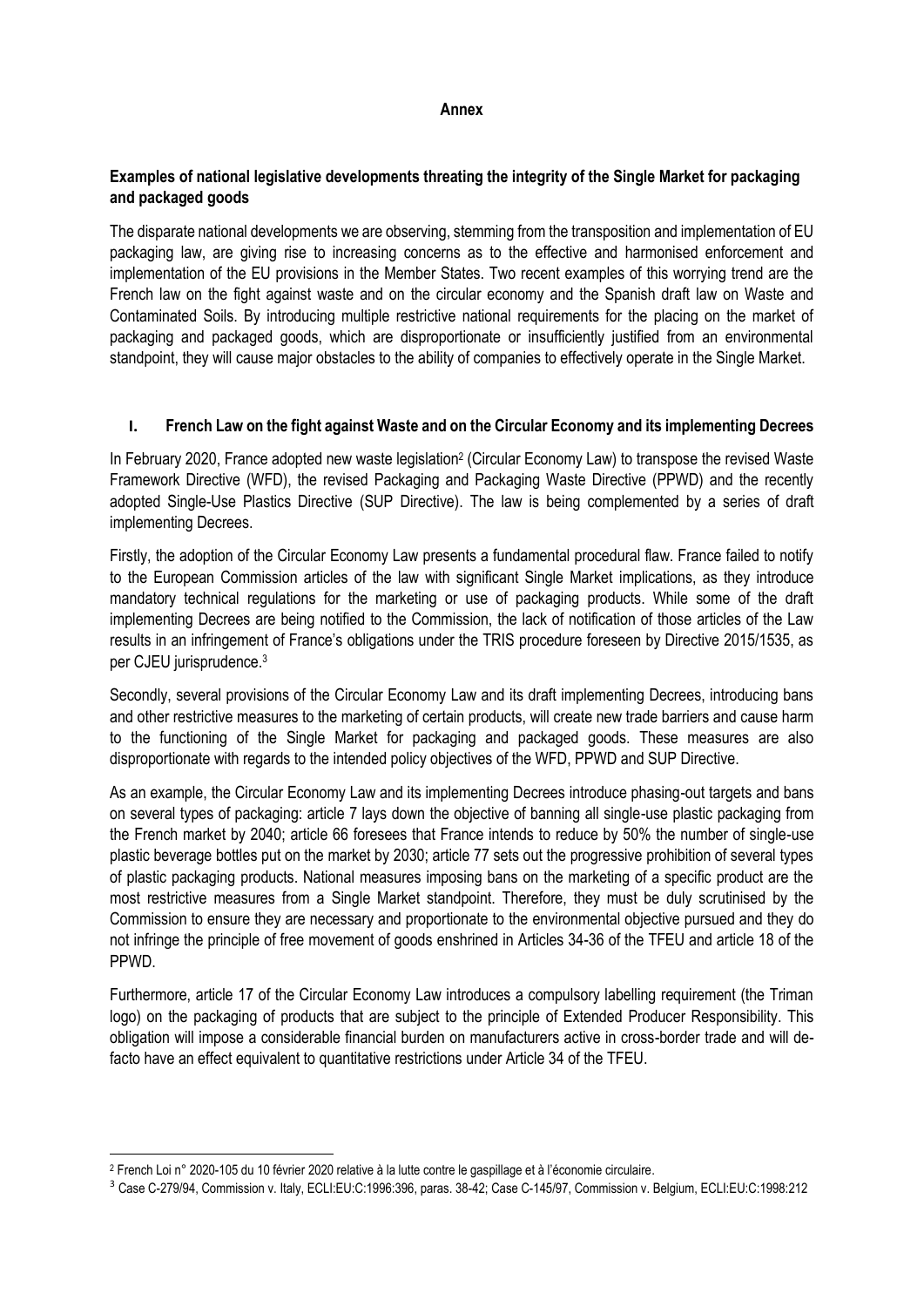# **II. Spanish draft Law on Waste and Contaminated Soils**

In June 2020, Spain published a [draft Law](https://www.sagisepr.com/synd_v3/index.php?token=44eba2a42feb4ac3c3747a6f3fe8fd921c97811d52b75c2eec47ff6539b9994bbbb3c161dbca32b7e208e6fee9849de86a6527f259182a4bbb7d84f2b5e1d11e) on Waste and Contaminated Soils<sup>4</sup> (draft Waste Law) to transpose the revised WFD and the SUP Directive.

Title VIII of the draft Waste Law introduces a tax on the production, import and intra-EU acquisition of non-reusable plastic packaging, set to enter into effect on 1 July 2021 at a rate of EUR 0.45 per kilogramme. The proposed design of the tax, however, will discriminate between Spanish and non-Spanish products. Article 68 provides that the tax base may only be reduced by the amount of recycled plastic used by the packaging manufacturer if the recycled plastic comes from products used in Spain. This will impose a local content requirement, making it very difficult for a manufacturer outside Spain to claim a tax reduction compared to a Spanish manufacturer and preventing manufacturers in Spain using recycled material of non-Spanish origin. The added financial and administrative burden will not only result in an unfair competitive advantage for Spanish competitors versus non-Spanish ones, but it will also run counter to the goal of developing fully integrated EU markets for secondary raw materials.

Furthermore, companies established outside the national territory will have to appoint a tax representative in Spain and fill in and submit specific registers to the relevant authorities every three months. Additionally, the draft Waste Law will introduce bans and restrictive provisions going beyond the scope of the SUP Directive, such as prohibiting cosmetics containing microplastics. These unilateral national bans create an uneven playing field across the EU. The draft Waste Law will also require entities supplying SUP cups and food containers intended for immediate consumption to charge a fee to consumers, which must be shown visibly on the sale ticket. Moreover, the placing on the market of these items will have to be reduced by 50% by 2026, and by 70% by 2030, compared to 2022 levels.

Title IV of the draft Waste Law on the establishment of deposit refund systems foresees that producers have to transmit periodical information to the authorities on the products placed on the market. Producers who are not established on the Spanish territory will face the additional burden of having to appoint an authorised representative to fulfil these obligations.

The proportionality of similar measures with regard to their environmental objectives should be duly assessed to avoid creating excessive administrative and financial burdens and ensure that they do not infringe the principle of free movement of goods enshrined in Articles 34-36 of the TFEU and article 18 of the PPWD.

 $\rightarrow$  See next page for Signatories

<sup>4</sup> Anteproyecto de Ley de Residuos y Suelos Contaminados, 02/06/2020.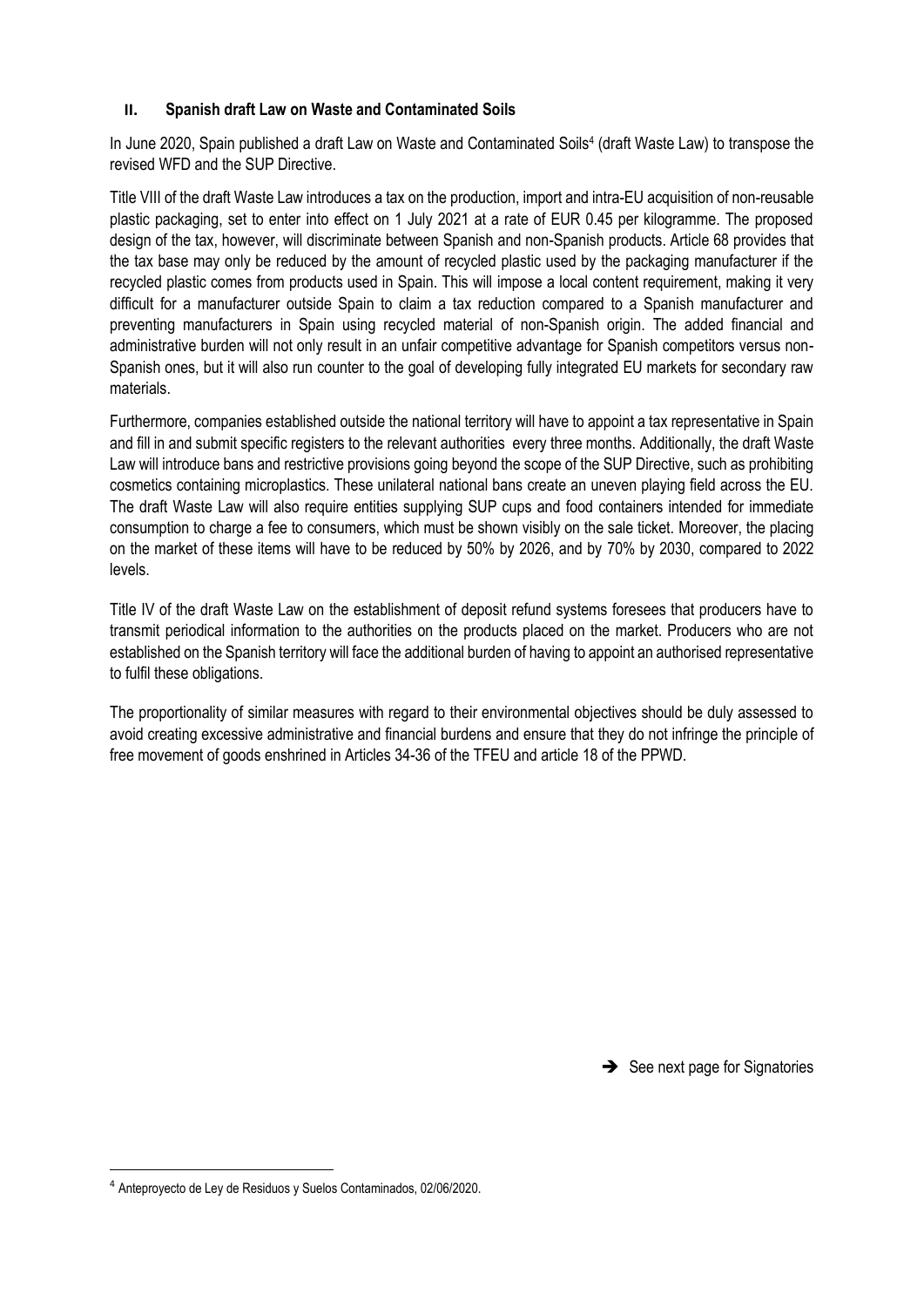

ACE - The Alliance for Beverage Cartons and the Environment

AG – Asociación Graphispack

AGMPM - Association of the Greek Manufacturers of Packaging and **Materials** 

AGVU - Arbeitsgemeinschaft Verpackung und Umwelt e.V., Germany

AIM - European Brands Association

A.I.S.E. - The International Association for Soaps, Detergents and Maintenance Products

APEAL – The Association of European Producers of Steel for Packaging

AMCHAM - American Chamber of Commerce to the EU

ARAM - Association for Packaging and the Environment, Romania

ASSOBIBE – Italian Soft Drinks Association

AVNM – Slovak Non-Alcoholic Beverages Association

Brewers of Europe – The voice of the European brewing sector

CEFLEX - Circular Economy for Flexible Packaging

CEPI – Confederation of European Paper Industries

CICLOPLAST – Spanish Association of plastics transformers and raw materials producers for promoting plastics packaging recycling

CICPEN - Industrial Coalition on Packaging and the Environment, Czech Republic

CITPA - The International Confederation of Paper and Board Converters in Europe

Cosmetics Europe - The Personal Care Association

CPME - Committee PET Manufacturers Europe

EAA – European Aluminium Association

EAFA – The European Aluminium Foil Association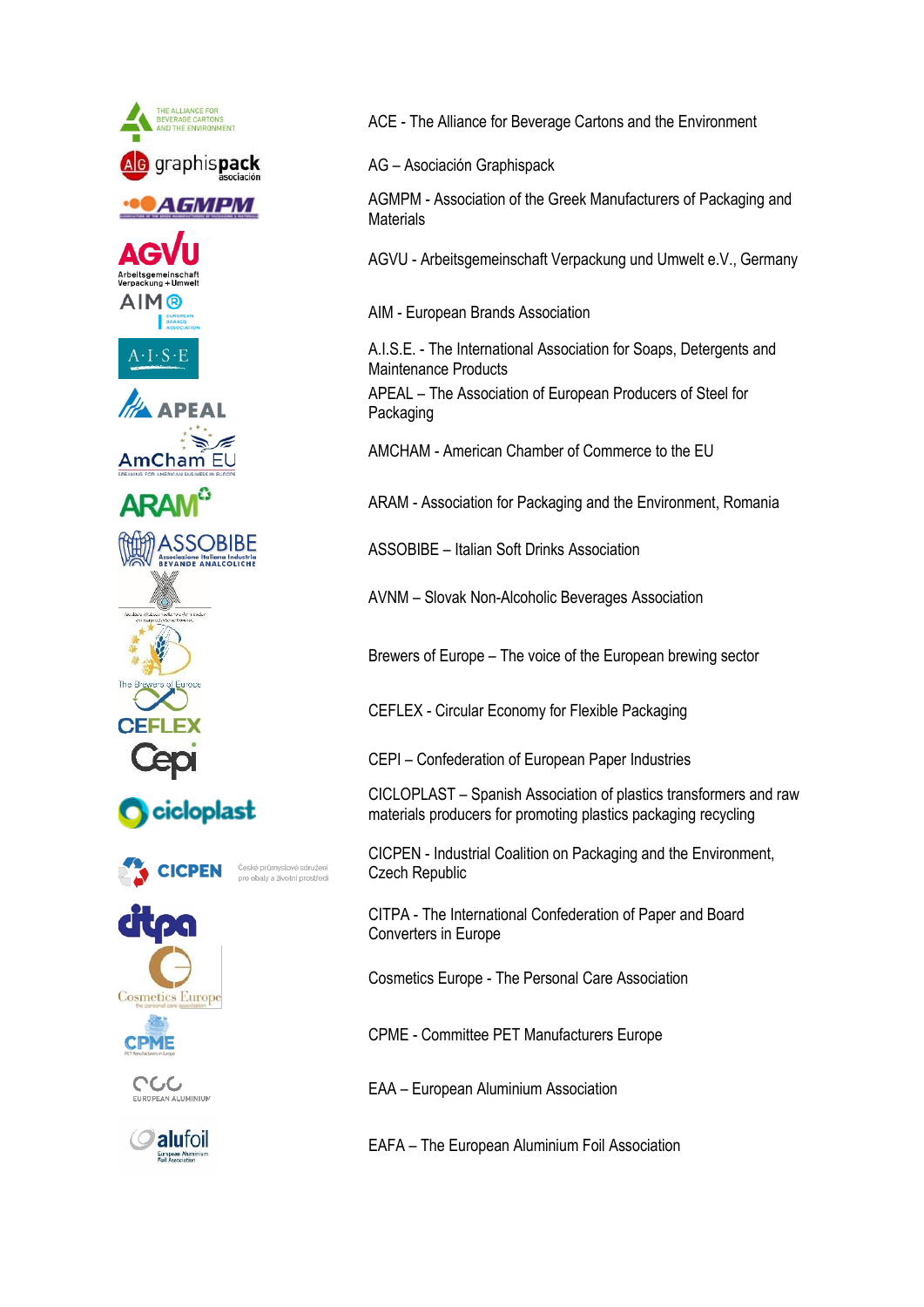

ECMA - European Carton Makers Association

EFBW – European Federation of Bottled Water

EDANA – European Disposables and Nonwovens Association

EFE - Flexible Packaging Association, Spain

EKO-PAK - Packaging Association, Poland

ELIPSO - Les entreprises de l'emballage plastique et souple, France

EPPA – European Paper Packaging Alliance

EUMEPS - European Manufacturers of EPS

EUPIA – European Printing Ink Association

EuPC - European Plastics Converters

Emballasje foreningen- Norwegian Packaging Association

EUROPEN - The European Organization for Packaging and the Environment

EXPRA – Extended Producer Responsibility Alliance

FEA – The European Aerosol Federation

FEFCO – The European Federation of Corrugated Board **Manufacturers** 

FEVE – The European Container Glass Federation

FoodDrinkEurope - The organisation of Europe's food & drink industry

F.I.E.B./ V.I.W.F. – Belgian Federation of Bottled Waters and Soft Drinks

FPE – Flexible Packaging Europe

IK - Industrievereinigung Kunststoffverpackungen e.V, Germany

INCPEN - The Industry Council for Packaging & the Environment

Independant Retail Europe

INTERGRAF - European Federation for Print and Digital **Communication**